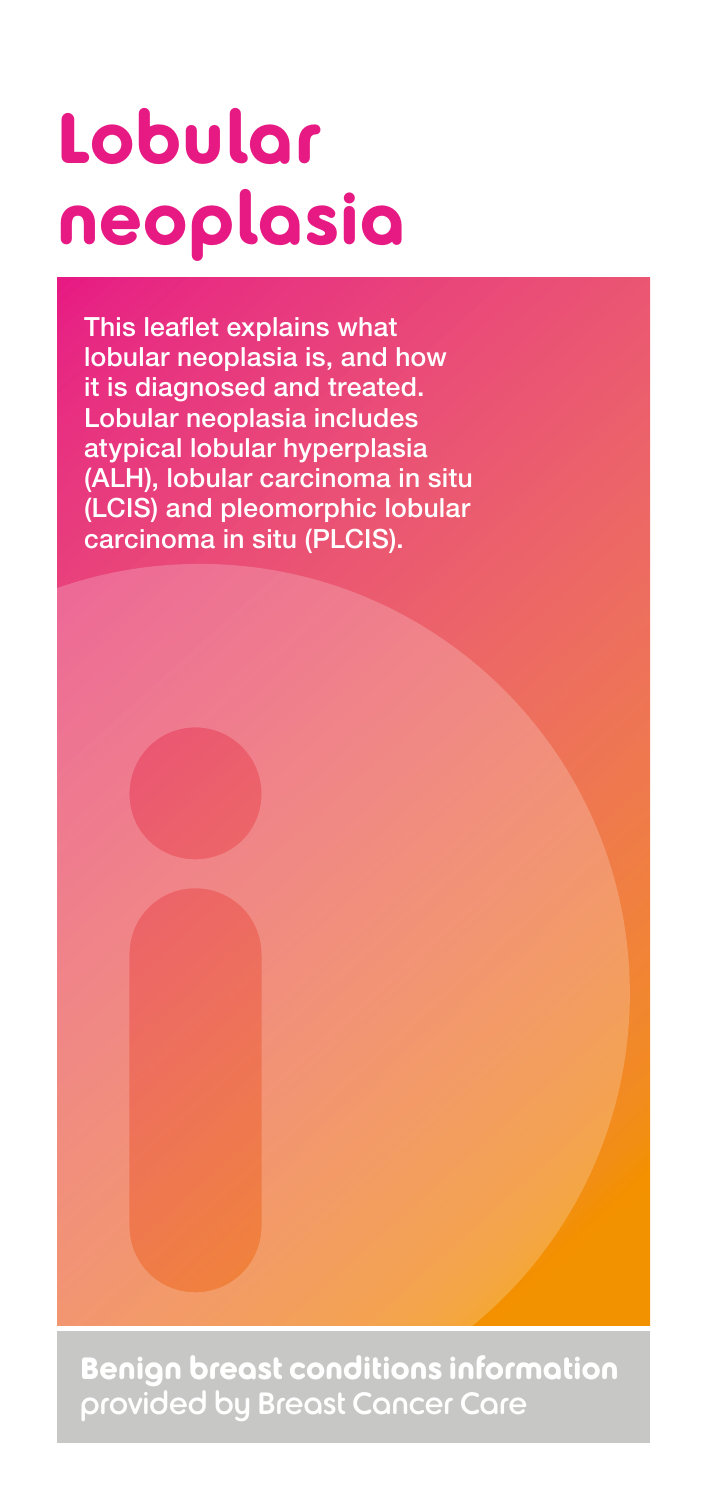# What is lobular neoplasia?

Lobular neoplasia is a benign (not cancer) condition.

Breasts are made up of lobules (milk-producing glands) and ducts (tubes that carry milk to the nipple). These are surrounded by glandular, fibrous and fatty tissue. This tissue gives breasts their size and shape.

#### The breast



When lobular neoplasia occurs, there's an increase in the number of cells contained in the lobules, together with a change in their appearance and behaviour.

# Types of lobular neoplasia

The most common forms of lobular neoplasia are atypical lobular hyperplasia (ALH) and lobular carcinoma in situ (LCIS). 'In situ' means the changes only occur in the breast lobules and do not affect the surrounding breast tissue. You may hear ALH and LCIS being called 'classical lobular neoplasia'.

When tissue is examined under a microscope, ALH and LCIS can look very similar. It's sometimes difficult to separate the two conditions and in this case it will be described as lobular neoplasia.

Very rarely, LCIS may be made up of larger, more abnormal cells. This is called pleomorphic lobular carcinoma in situ (PLCIS). For more information about how PLCIS is treated, see 'Treating PLCIS'.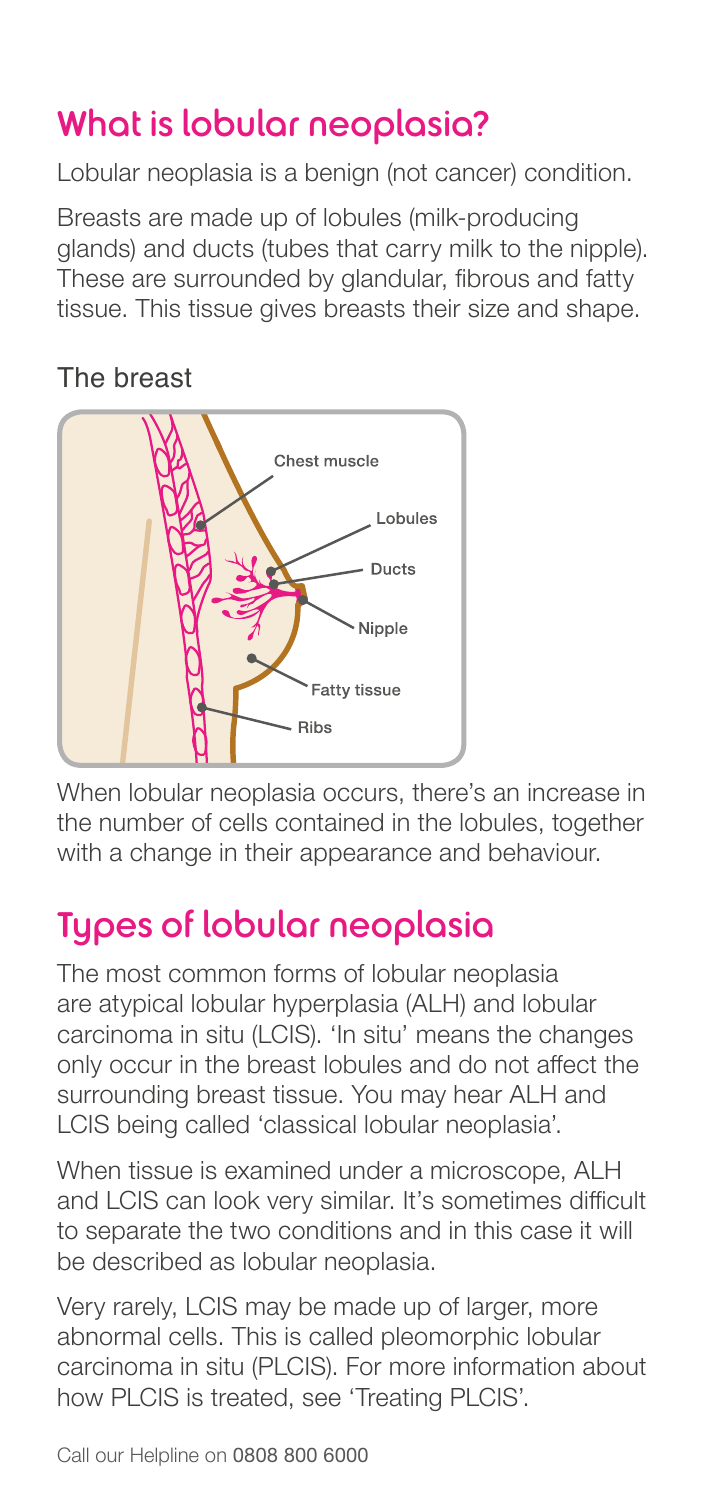# Who it affects

Lobular neoplasia is usually found in women aged 40–50, but it can be found in older women.

It can be found in men, but this is extremely rare.

#### How lobular neoplasia is diagnosed

Lobular neoplasia doesn't usually cause any symptoms or show up on a mammogram.

It's usually found during a biopsy or other test being done for another breast symptom or change. For example, when calcifications (small spots of calcium) are detected on a mammogram.

#### Treating ALH and LCIS (classical lobular neoplasia)

There's no standard recommended treatment for lobular neoplasia. Your specialist will discuss treatment options with you based on your individual situation.

If lobular neoplasia is diagnosed by a core biopsy, your doctor may recommend removing more tissue from the area where the lobular neoplasia was found. This is to find out if there are any cancer cells in this area. This may be done using one of the following:

- excision biopsy a sample of breast tissue is removed and looked at under a microscope
- vacuum assisted excision biopsy several samples of tissue are taken using a hollow probe connected to a vacuum device
- core biopsy a hollow needle is used to take a sample of breast tissue

You can find out more about these tests in our booklet Your breast clinic appointment.

A mammogram or ultrasound scan may also be used to help identify the area. Your treatment team will talk to you about which procedure is best for you.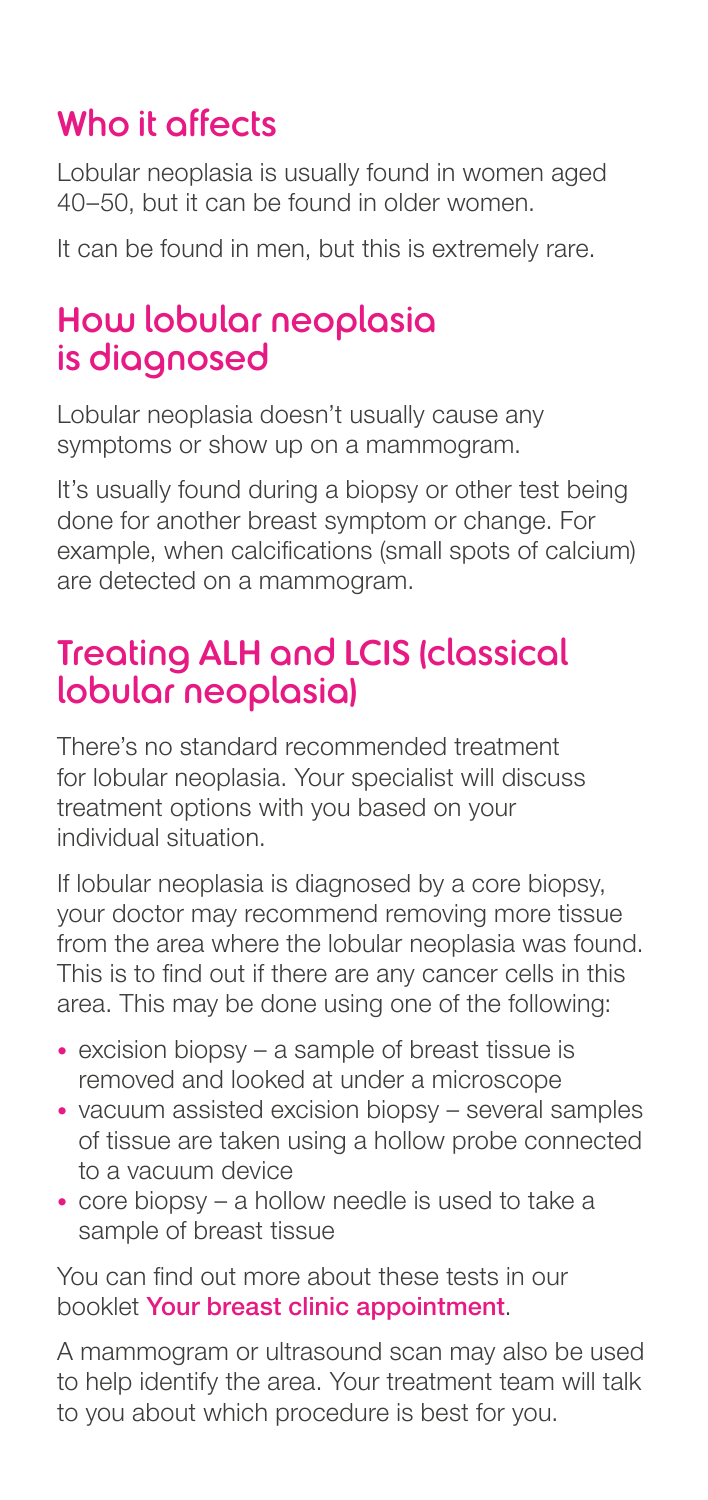Depending on your individual situation, some specialists may recommend hormone therapy (see 'Future breast cancer risk' below).

# Treating PLCIS

If the biopsy shows PLCIS, your doctor may suggest an operation to remove the area with a margin (border) of healthy breast tissue. This is because of the higher breast cancer risk with this type of lobular neoplasia. The operation will show if there are any cancer cells in the tissue, and whether all the PLCIS has been removed.

Often, PLCIS is treated in the same way as ductal carcinoma in situ (DCIS), which is a type of breast cancer. Radiotherapy or hormone therapy may be recommended. You can find more information about DCIS in our Ductal carcinoma in situ (DCIS) booklet.

### Future breast cancer risk

Most women diagnosed with ALH or LCIS will never get breast cancer. However, women diagnosed with either condition have a slightly higher risk than the general population of developing breast cancer in either breast.

Women diagnosed with PLCIS are slightly more at risk of developing breast cancer than those with ALH or LCIS.

Your individual risk depends on several factors, which your specialist can talk to you about.

#### Hormone therapy

Research has shown that treating women who have lobular neoplasia with tamoxifen (a hormone therapy treatment for breast cancer) can reduce the risk of breast cancer developing. However, any possible benefit of taking tamoxifen needs to be considered against the risks and side effects of this treatment. Your specialist will discuss this with you if this might be an option.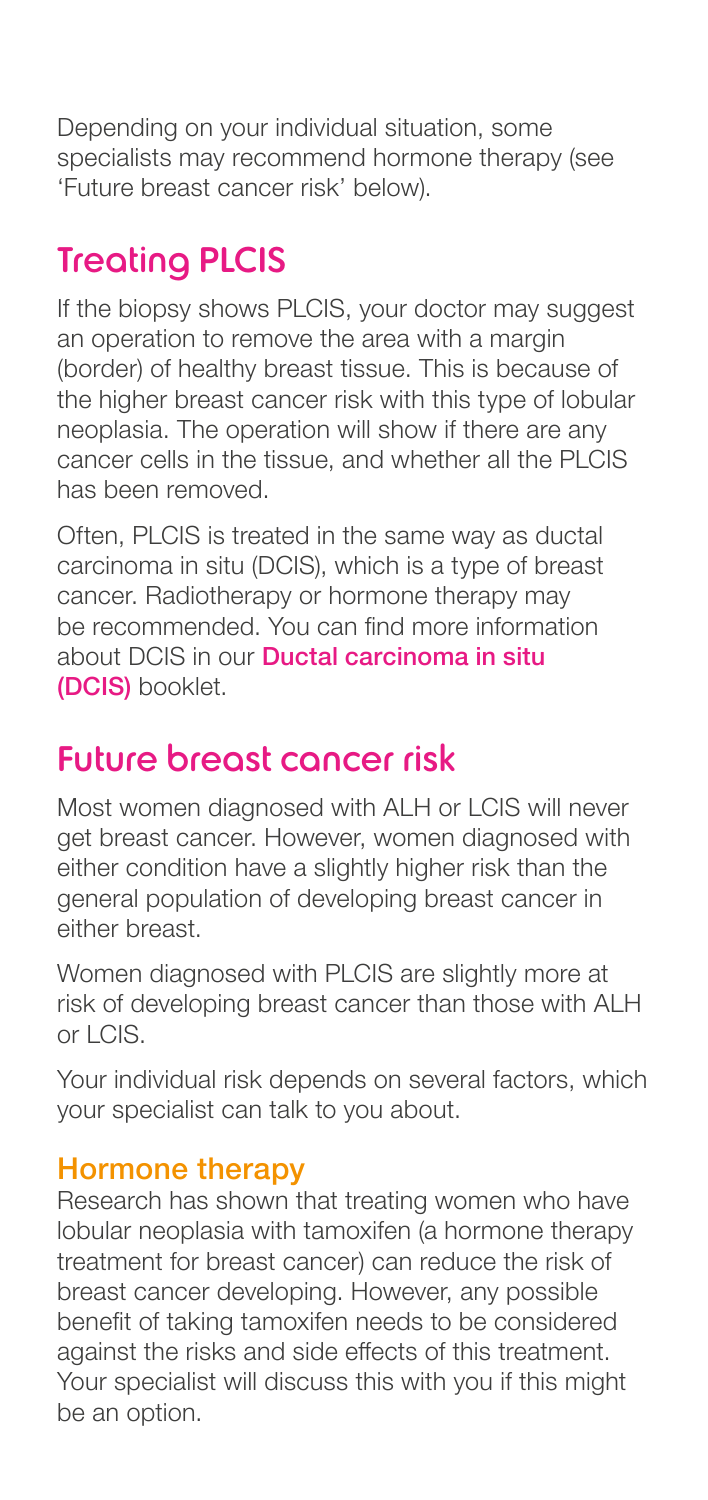### Follow-up

Having lobular neoplasia slightly increases your risk of developing breast cancer in the future. Although most women diagnosed with lobular neoplasia do not develop breast cancer, your specialist will usually recommend having yearly follow-up mammograms for up to five years. This aims to find any changes as early as possible. Your specialist will discuss which follow-up is best for you.

If you have other risk factors for breast cancer, such as a significant family history, scans may be recommended, such as an MRI (magnetic resonance imaging) scan.

Rarely, some women choose to have a risk-reducing bilateral mastectomy (surgery to remove both breasts), with or without breast reconstruction. This may be because they have a strong family history of breast cancer or they feel they cannot cope with the uncertainty and anxiety of having lobular neoplasia.

You can find out more about family history in our Family history, genes and breast cancer booklet, and about breast reconstruction following a mastectomy in our **Breast reconstruction** booklet.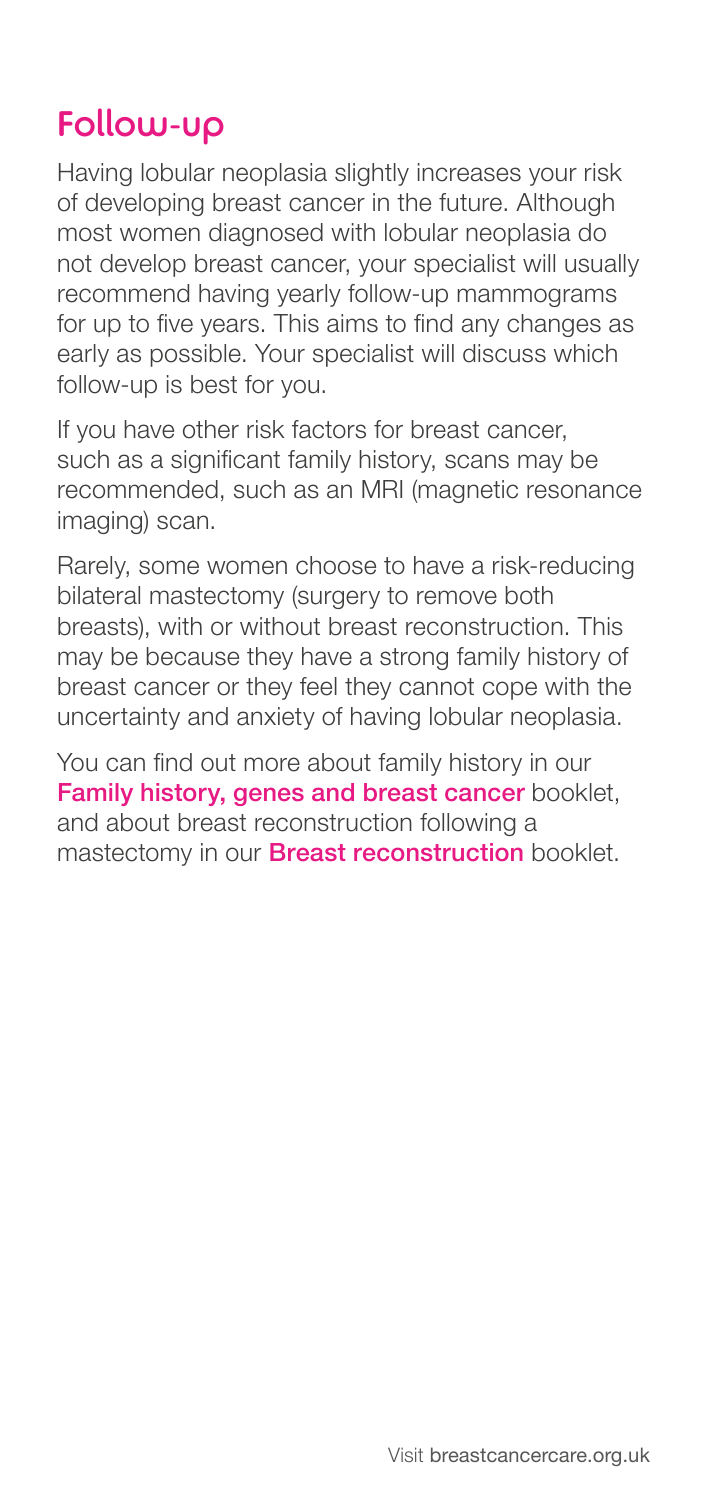## Further support

Finding out that you have lobular neoplasia can leave you feeling a number of different emotions. Fear, shock and anger are all common feelings at this time. Although lobular neoplasia is not breast cancer, it can cause uncertainty about your future risk of breast cancer. You may have times when you feel anxious or concerned.

There are people who can support you, so don't be afraid to ask for help. Let other people know how you are feeling, particularly your family and friends. It can also help to discuss any concerns with your specialist team. If you want to talk through your feelings in more depth over time, a professional counsellor might be more appropriate. Your specialist, breast care nurse or GP will usually be able to arrange this.

The Breast Cancer Care Helpline on 0808 800 6000 can also give you support and information.

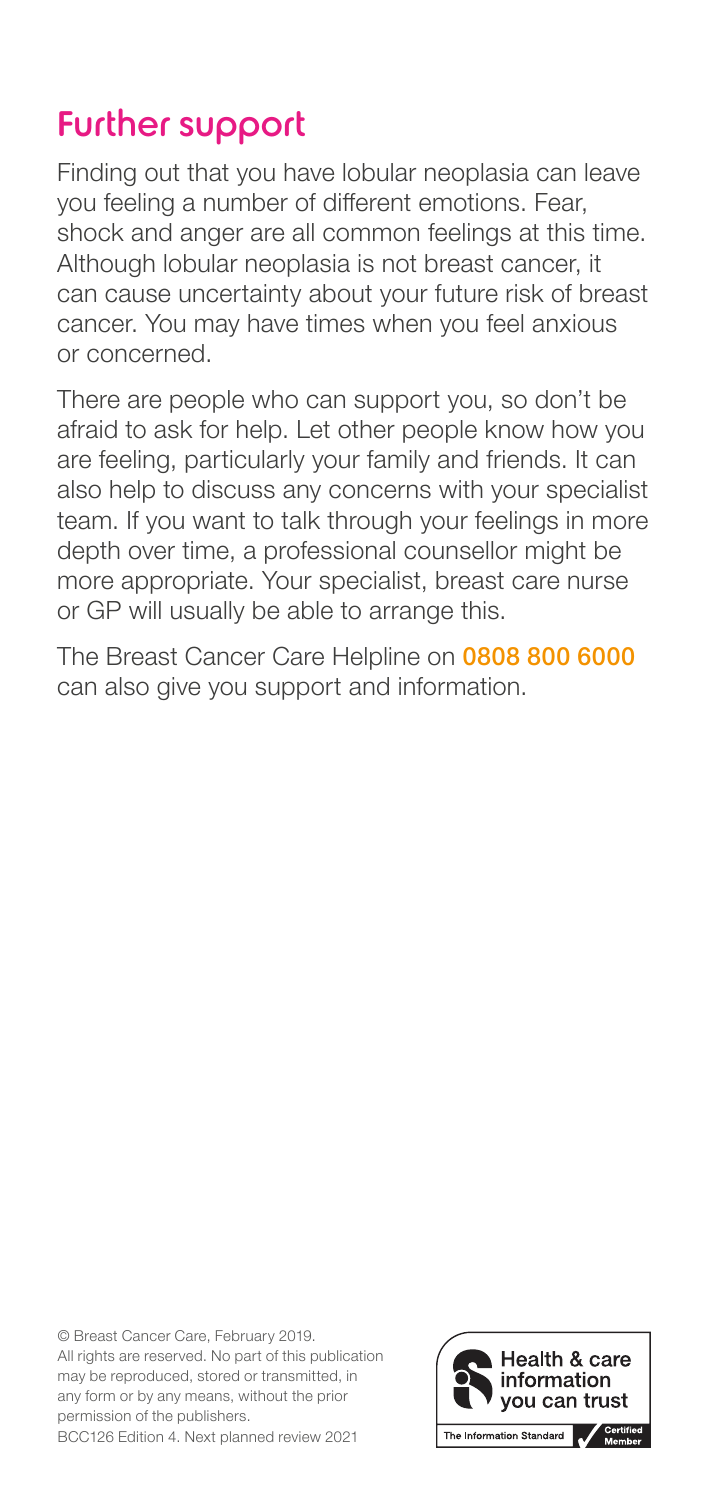

# About this leaflet

**Lobular neoplasia** was written by Breast Cancer Care's clinical specialists, and reviewed by healthcare professionals and people affected by breast problems.



For a full list of the sources we used to research it:

Phone 0345 092 0808 Email publications@breastcancercare.org.uk

You can order or download more copies from breastcancercare.org.uk/publications



We welcome your feedback on this publication: breastcancercare.org.uk/feedback



For a large print, Braille, DAISY format or audio CD version:

Phone 0345 092 0808 Email publications@breastcancercare.org.uk